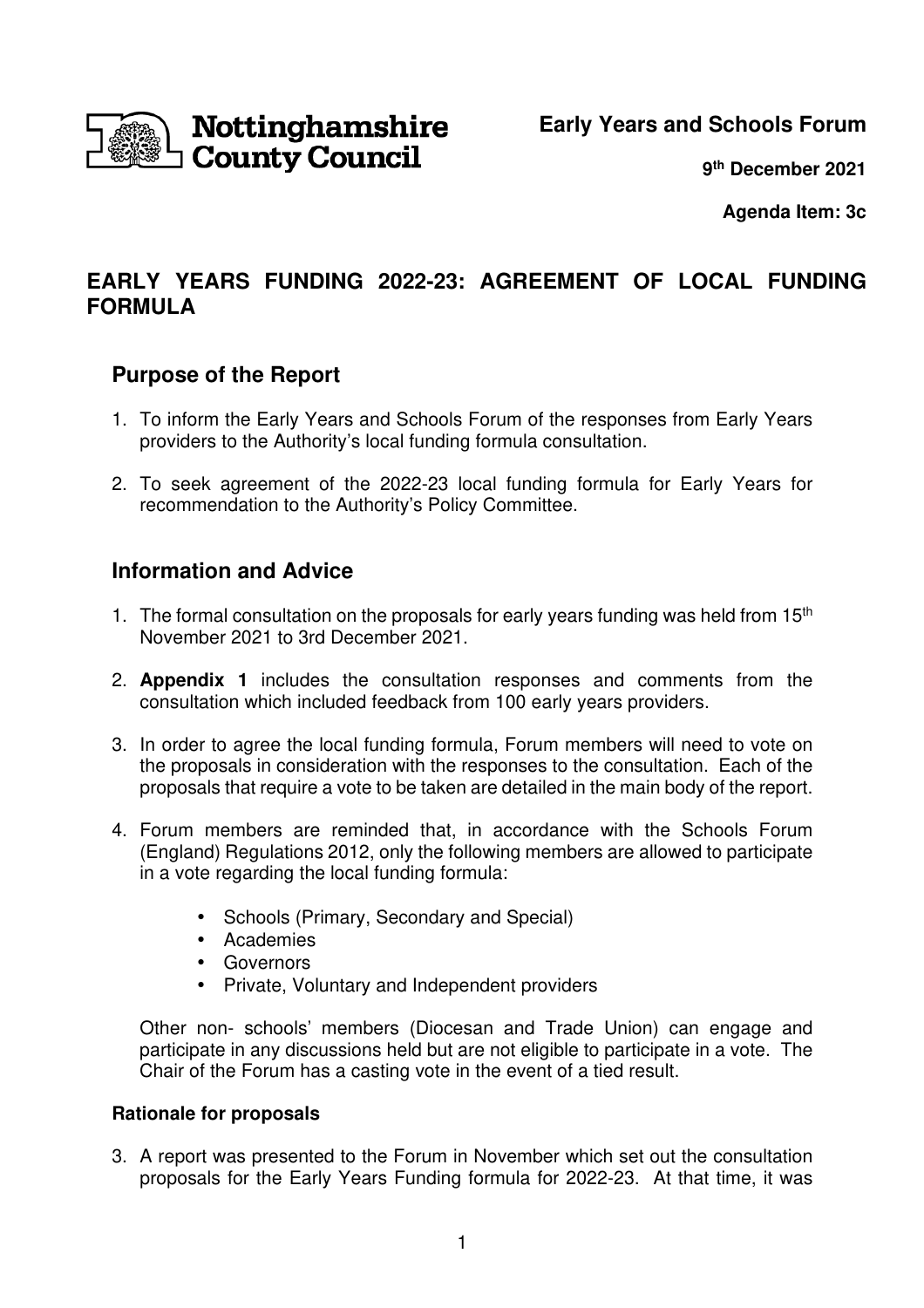unknown what the likely hourly rate increase for next year would be, but a commitment was made to pass on the full increase once known.

- 4. On the 28<sup>th</sup> November 2021 the Department for Education announced how much the base rates will be increased by, as follows:
	- 21p per hour for 2-year-olds
	- 17p per hour for 3- and 4-year-olds
	- 7p per hour for children eligible for Early Years Pupil Premium attending universal hours
	- Disability Access Fund increased by £185 per annum to £800 per annum.

#### **Early Years Consultation Questions**

#### **Consultation responses**

- 5. The consultation questions were to clarify the sector's understanding that the expected rate increases for 2022-23, yet to be announced at that time, would be passed onto them in full and that potential adjustments to the rate for 2021-22 may be made once government had confirmed this years allocation in the new year.
- 6. A total of 100 (11 Schools, 89 PVI settings) eligible responses were received to the Early Years consultation which was a response rate of 10.3% up from 5.2% last year.
- 7. The analysis of the responses received, along with the comments for each question are attached as **Appendix 1.**
- 8. Question 1 asked if respondents understood that the local authority would pass on in full any increases to the rate for 2022-23 to be once the announcement was made by government.

The majority (63%) of respondents understood that they would receive the full increase whilst 24% were unsure what this meant for them.

9. Question 2 asked if respondents had any comments or concerns that any proposed changes to the rate might have on their setting.

58% of respondents were concerned about the impact this would have on their setting. Of the 14 respondents who commented the common theme was concern that increases in the rate would be insufficient to meet rising staff costs associated with increases in the National Minimum wage, etc, which is likely to impact further on their ability to recruit and retain staff.

10. Question 3 asked if respondents understood that any temporary uplift of this years rates will be decided and paid to providers when the final position is assessed in July 2022.

The majority (66%) of respondents understood this.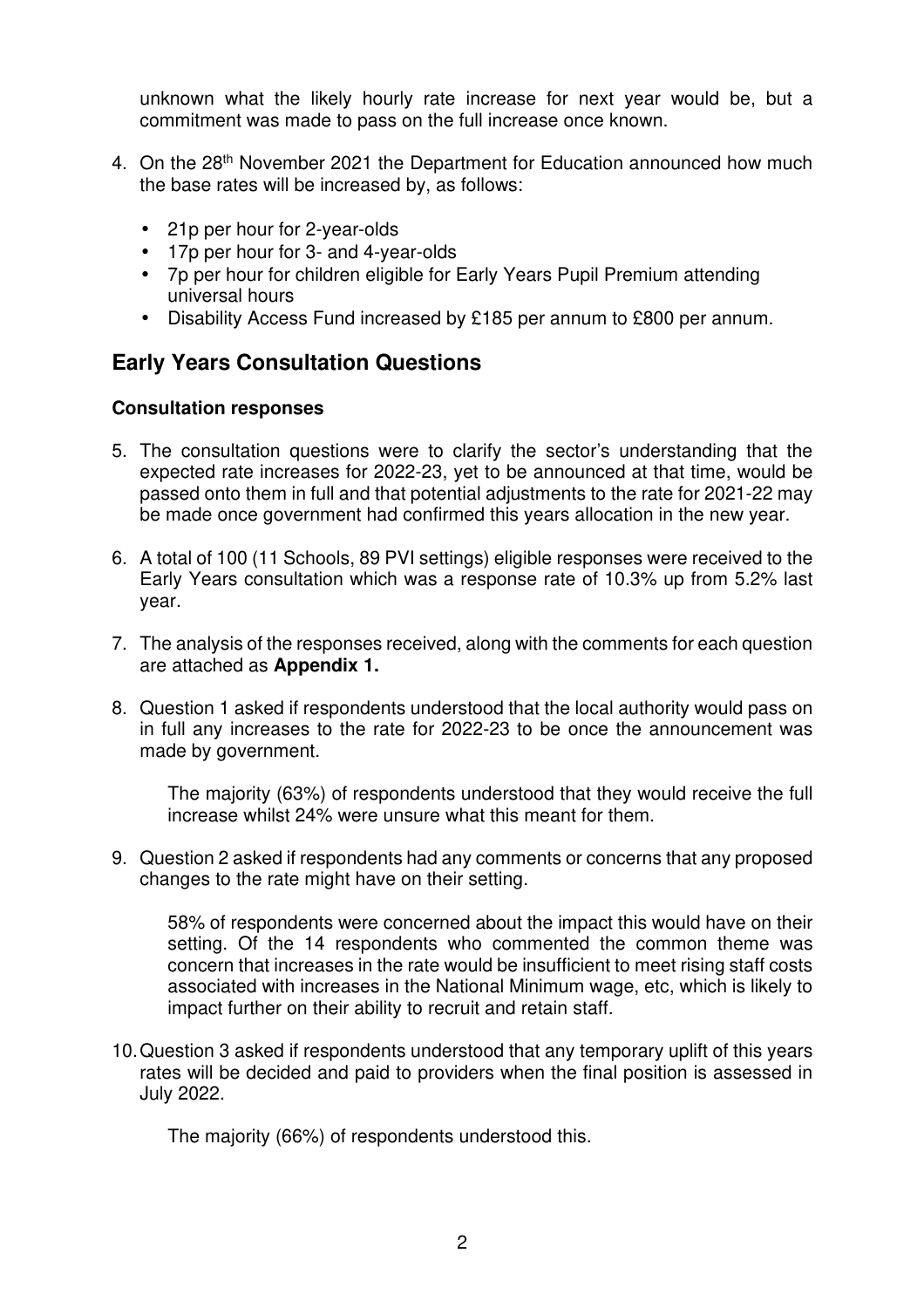In summary, there is overwhelming concern from amongst respondents that despite the proposed increases in the hourly rates providers are concerned that they will be insufficient to cover the rising staffing costs such as those associated with the increases in the national minimum wage, and that the level of uncertainty still prevalent in the system leaves the sector vulnerable and potentially, unsustainable. However, it must be noted that the national funding announcements were made after the consultation was launched.

## **Early Years Funding Formula Proposals**

- . 11. Since the consultation was held the Early Years Funding Formula for 2022-23 was announced by government.
- 12. The current and proposed basic hourly rates are shown in the table below including the increases in Early Years Pupil Premium for eligible children.

| <b>Factor</b>            | 2021-22                  | 2022-23                           |
|--------------------------|--------------------------|-----------------------------------|
|                          | <b>Basic Hourly Rate</b> | <b>Proposed Basic Hourly Rate</b> |
| 2 year olds PVI &        | £5.39                    | £5.60                             |
| <b>Schools</b>           |                          |                                   |
| 3 - 4 year olds PVI &    | £4.31                    | £4.48                             |
| Schools Universal and    |                          |                                   |
| working parents          |                          |                                   |
| <b>Early Years Pupil</b> | £0.53                    | £0.60                             |
| Premium for 3- and 4-    |                          |                                   |
| year-olds                |                          |                                   |
| <b>LAC Early Years</b>   | £0.53                    | £0.60                             |
| Pupil Premium (all       |                          |                                   |
| ages)                    |                          |                                   |

13. A vote is required on the following proposal by **School, Academy, Governor, & PVI members**.

In line with Government funding announcements, it is proposed that the basic hourly rate for 2-year-olds is increased by 21p from £5.39 to £5.60.

Are you in agreement with this proposal?

14. A vote is required on the following proposal by **School, Academy, Governor, & PVI members**.

In line with Government funding announcements, it is proposed that the basic hourly rate for 3- and 4-year-olds is increased by 17p from £4.31 to £4.48

Are you in agreement with this proposal?

15. In line with Government funding announcements, it is proposed that the hourly top up rate for 3- and 4-year-olds eligible for Early Years Pupil Premium is increased by 7p from £0.53 to £0.60.